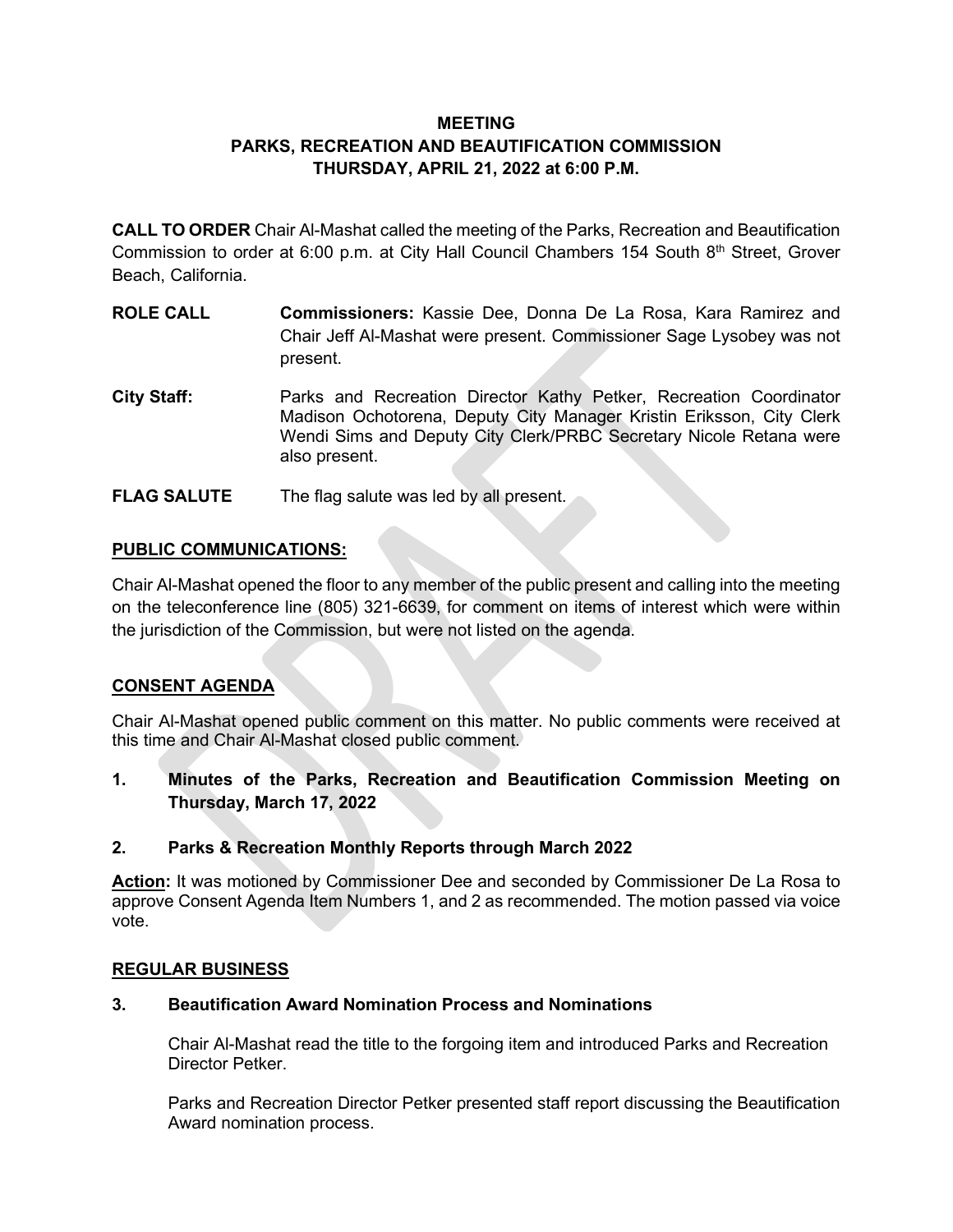Chair Al-Mashat opened public comment on this matter. No public comments were received at this time and Chair Al-Mashat closed public comment.

**Action:** It was motioned by Commissioner Ramirez and seconded by Commissioner Dee to nominate all 6 addresses to receive a Beautification Award for residential properties within the City of Grover Beach.

The motion carried on the following roll call vote:

| AYES:          | Commissioners Dee, De La Rosa, Ramirez and Chair Al-Mashat. |
|----------------|-------------------------------------------------------------|
| NOES:          | None.                                                       |
|                | ABSENT: Commissioner Lysobey                                |
| ABSTAIN:       | None.                                                       |
| RECUSED: None. |                                                             |

#### **COMMISSION COMMUNICATIONS**

Chair Al-Mashat discussed creating a gateway entrance into Grover Beach and agendizing this for future discussion. He also discussed the option to provide food at future Grover Beach events.

Commissioner De La Rosa suggested fundraising for different causes and adding a Dog Training class to Grover Beach Activities.

Commissioner Dee questioned if any information was received regarding the suggested 4<sup>th</sup> Street wall public art project.

Commissioner Ramirez agreed with the suggestion of a "gateway entrance" in Grover Beach.

#### **STAFF COMMUNICATION**

Parks and Recreation Director Petker discussed upcoming events Monster Skate – 5/3, Pickle Ball Pilot Program in the process of court lines being painted, Fence Paint Project - 4/23 and Summer in the Park – all summer every Sunday. Also, discussed the Plant Exchange/Spring Garden Tour on 6/4.

Recreation Coordinator Ochotorena discussed the upcoming Mother Son Dance – Boots & Buddies on May 13, 2022 and stated tickets are still available so call Parks and Recreation Department or go to our website to get tickets.

#### **PUBLIC COMMUNICATION**

Chair Al-Mashat opened public comment on this matter. No public comments were received at this time and Chair Al-Mashat closed public comment.